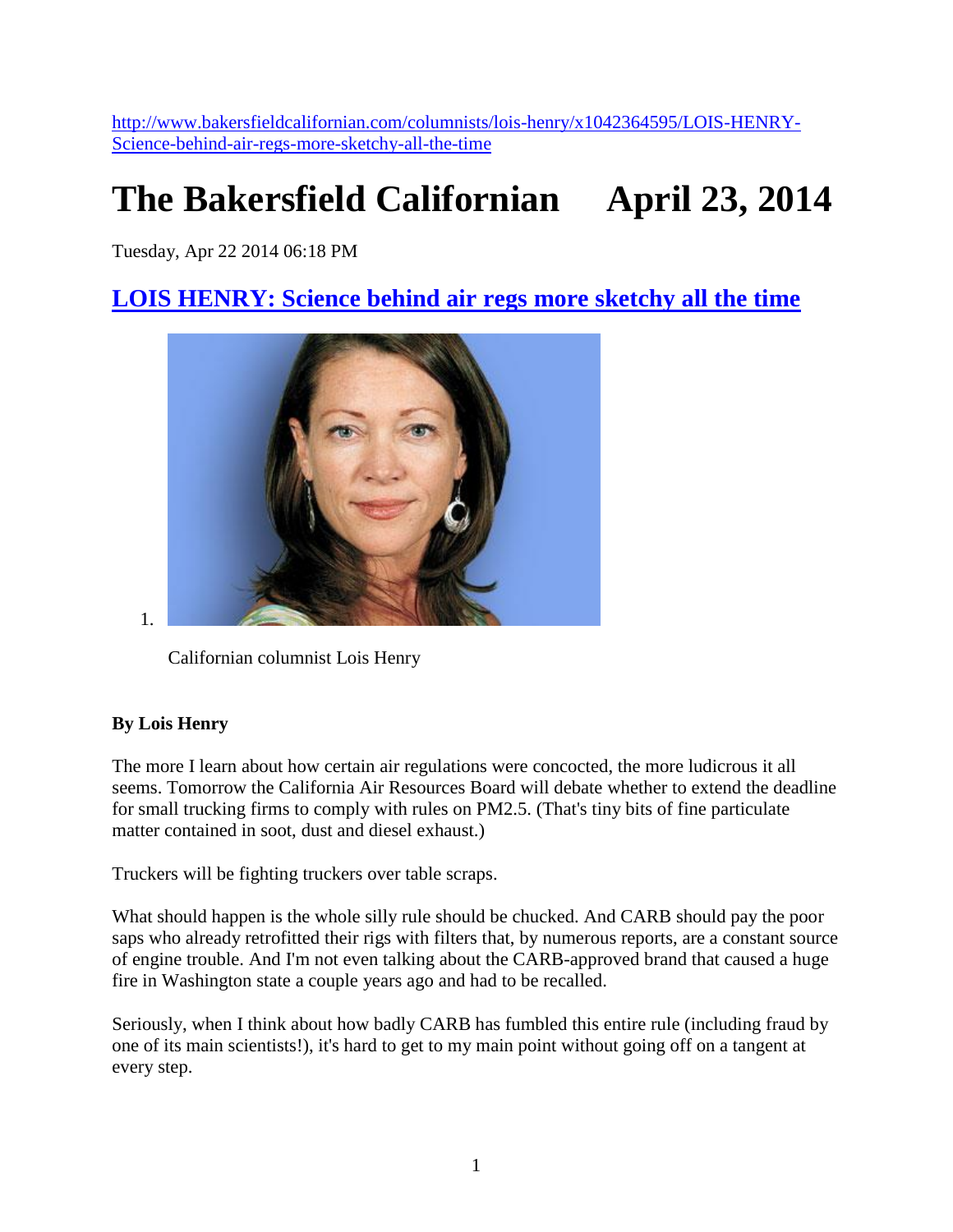OK, the main point is this: the federal EPA now admits it doesn't have the underlying data for studies it used back in the late 1990s to deem PM2.5 a killer.

Not only that, but admitted EPA con artist and thief John Beale was the driving force behind these air quality standards as a means to aggrandize himself and boost his salary. (More on him in a bit.)

I swear, you can't make this stuff up.

Follow along.

In the late 1990s the EPA, at the urging of Beale, set national ambient air quality standards (NAAQS) for ozone and PM2.5.

CARB, in turn, piggy backed on the EPA's zeal, deciding that diesel PM2.5 is a highly toxic subset of overall PM2.5. Hence the draconian "truck and bus" rule, which was birthed in 2008 and will be debated, again, tomorrow.

The start of it all, however, goes back to studies known as the Harvard "Six Cities" Study and American Cancer Society's "Cancer Prevention Study II."

Those studies used population data sets tracking where people lived, worked, their lifestyles and the manner of their deaths.

The studies found a weak correlation (please note: correlation does not equal cause) between exposure to PM2.5 and total mortality.

The studies were controversial even at the outset as miscalculations were discovered that drove the estimated deaths in one study down from 40,000 a year to 15,000, or, 1,000, per one researcher. And they relied on data primarily from the 1980s, which was a decade old.

Despite the many noted problems with the studies, EPA made a "policy call" to use the studies as the basis for its 1997 NAAQS, according to a report released last month by the minority staff (that means Republicans) of the Senate Committee on Environment and Public Works.

Interestingly, CARB chairwoman Mary Nichols was right in the mix in the EPA Office of Air and Radiation.

She testified to Congress that she deferred to her then deputy, Beale, on the merits of the "Six Cities" and "CPS II" studies as she "didn't have as much detailed knowledge" as Beale.

Fascinating.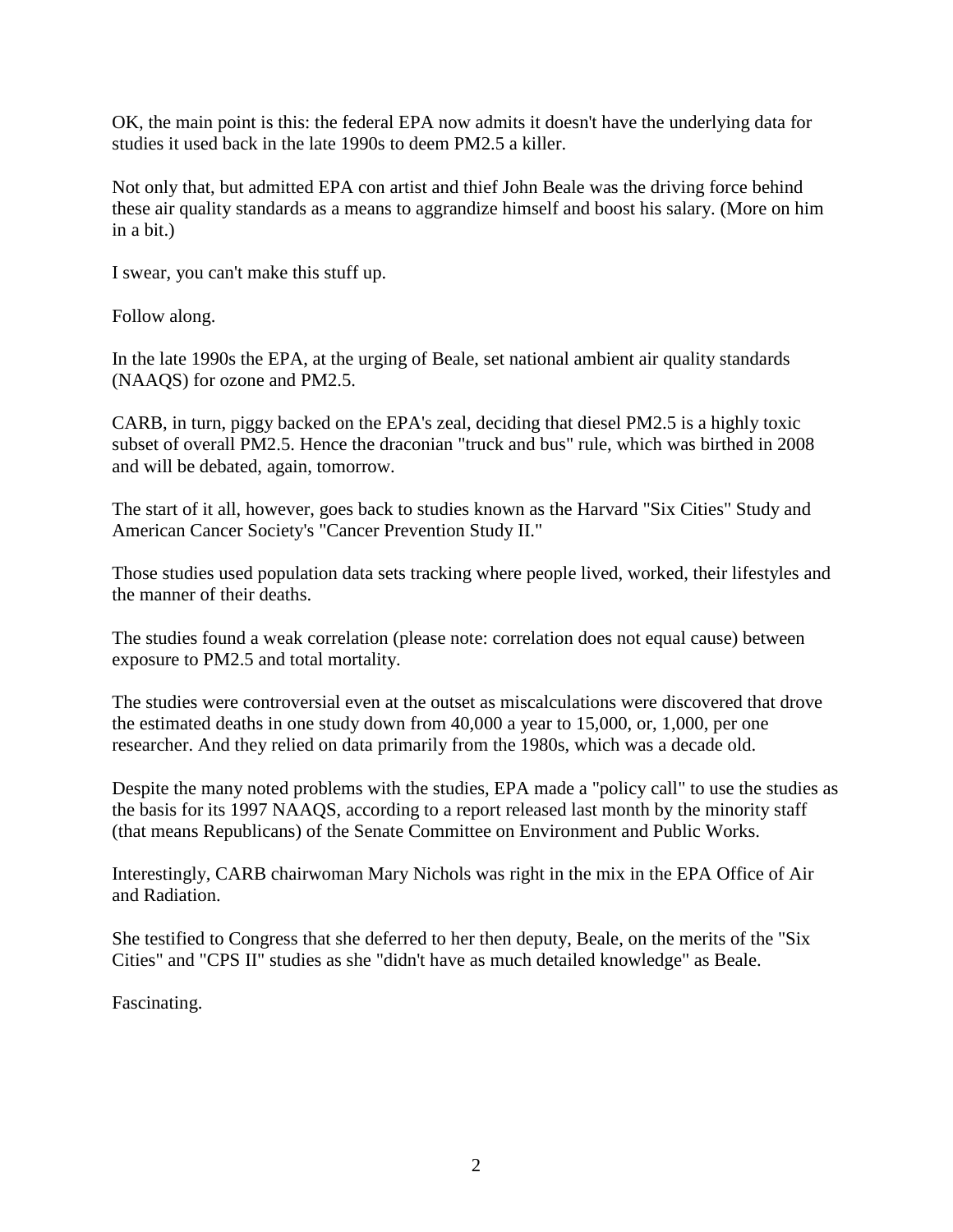In 2009, Nichols had to admit publicly that she knew another scientist in her employ had lied about his credentials as the lead author on a key health effects study used as the basis of the truck and bus rule. But she kept that information to herself while the CARB board voted in 2008 to approve the rule, because she "knew the science" behind the supposedly fatal effects of diesel PM2.5.

Now it turns out she may not have read the core studies that first proclaimed a connection between death and PM2.5. That, or she simply doesn't care what the science really says because she's more interested in a political agenda.

In any event, numerous researchers have been asking for the underlying data sets of the "Six Cities" and "CPS II" studies to see if the results could be reproduced.

With the exception of one Canadian research team headed by Daniel Krewski, no one has ever been granted a peek at the data behind the curtain.

In 2000, under the auspices of the Health Effects Institute, Krewski's team did a reanalysis of both studies using the original data and the exact same methodology as the original authors of these studies.

Surprise, he got the same results.

A true reanalysis should look at the data using several different methodologies to see if the results still hold up.

So, the quest for data continued with the EPA stonewalling the House Committee on Science, Space and Technology to the point the committee subpoenaed the data from EPA on Aug. 1, 2013.

The EPA finally admitted in March that it could not provide the committee the data required for a proper reanalysis.

Their quest for data at a standstill, several members of the committee launched H.R. 4012 to prohibit the EPA from ginning up regulations based on scientific information that isn't open to the public.

It's hard to fathom an argument against that approach. OK, so back to Beale.

This is the dude who claimed he was a spy for the CIA and missed 2-1/2 years at his job at the EPA over the last decade claiming he was on "missions." He was sentenced to 32 months in prison for defrauding the government out of nearly \$900,000 in unearned pay and bonuses.

Beale was hired at a high level with the EPA in 1987, despite having no legislative or environmental policy experience, by his best friend Robert Brenner, according to the Senate minority report.